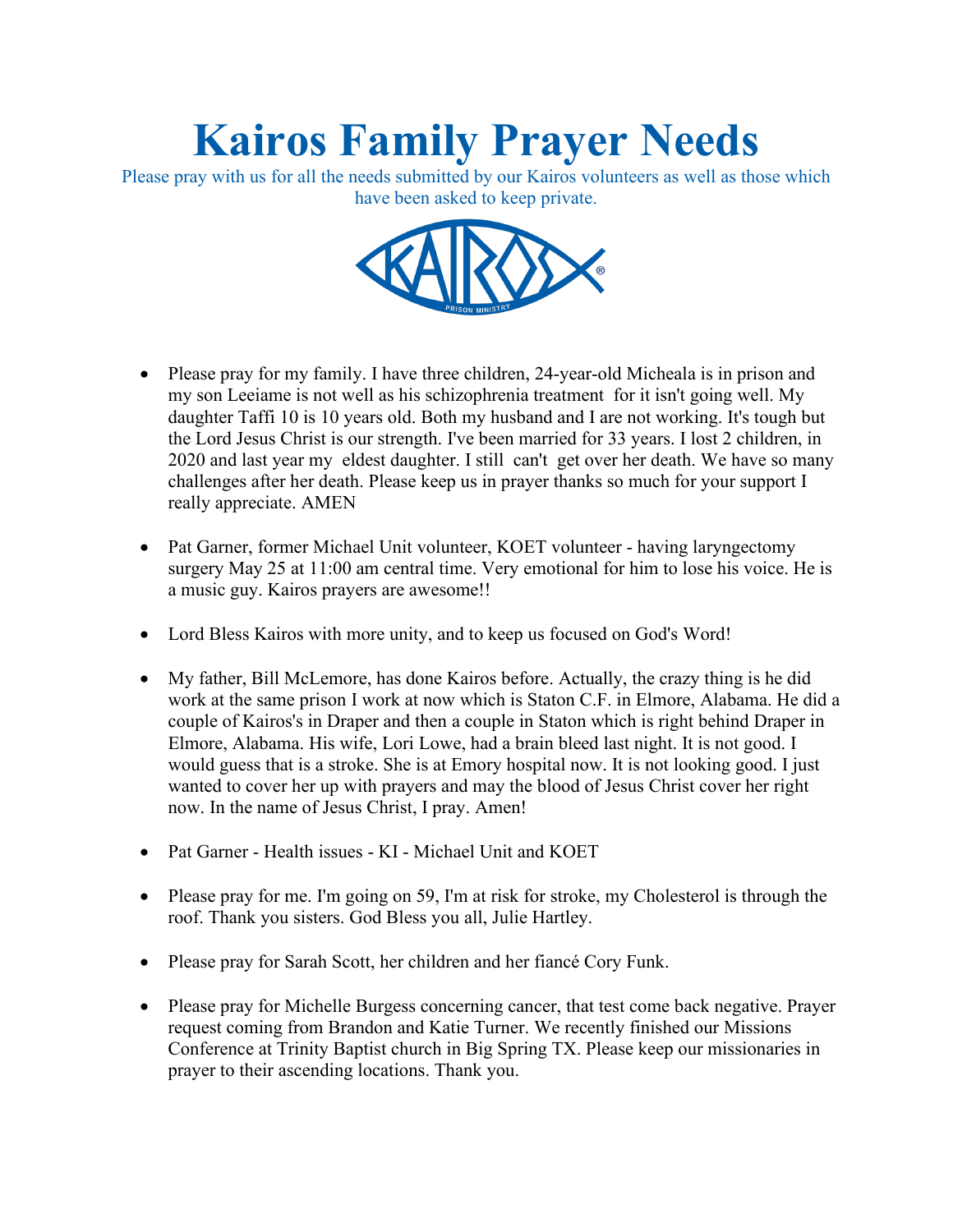- The Staton Correctional Facility in Elmore, Alabama team is now getting to go inside Prison in June to do a Kairos Weekend. June 2nd through June 5th, 2022. We are happy to get back into prison. We need to build our inside teams, Agape, Praying Hands, Placemats, prayer vigil sign up and money.
- I need a prayer request for Roger Turrenne. He is having surgery this morning 03-14- 2022. He had diverticulitis in his colon a long time ago. There is scar tissue and he has a blockage with it. Anyways, he needs to be covered and washed by the blood of Jesus Christ. In the name of Jesus I pray. Amen! He does Kairos with us at Staton C.F.
- My husband (Alan) had a stroke yesterday in recovery from a total knee replacement. He is improving but still not doing well his right side has been affected and he cannot speak.
- My prayer today is for Neil Epler, and his mother. She passed away the other night. She had COVID and was in the hospital. We were praying for her, but she apparently took a turn for the worse and passed away. The good thing was she was a Christian and loved the Lord so she is in Heaven with Jesus Christ. So praise the Lord. Neil is clergy at Frazer Free Methodist Church, and he goes inside with us at Staton Correctional Facility in Elmore Alabama.
- My prayer today is for Jamie Damato and his mother. She passed away the other night. She was not doing well, and then she passed away. It is a sad situation. Jamie was a Kairos Brother with us with the Staton Correctional Facility in Elmore, Alabama.
- For Sandy Leider, our Institutional Liaison, who is having surgery for uterine cancer on February 9th. For a successful surgery and complete healing of her cancer.
- Please pray for my brother, Steve, that he would be saved. I have conversed with him about Christianity the past several years and he is always very open to what I have to say. In that sense, I've always viewed him as a "son of peace" (Luke 10:6 ESV), confident that the Holy Spirit will convict him of his need for a Savior. I've given him several books over the years, responding to what I thought his objections were. He says he has tried to read them, but that he "didn't get it" and so stopped reading before finishing. (He is a very smart man, so the reason he didn't understand was likely not due to lack of intelligence, but perhaps due to lack of motivation or the Lord not having yet removed the veil (2 Cor 3:16).) This past December, I sent him a contemporary-language Bible. He was very receptive and promised to start at my suggestion, with the gospel of Mark. I am hoping and praying that this is the time the Lord has chosen to save Steve and would ask that you would pray with me. Thank you very much.
- Please pray for 23-year-old Joel to be saved and to become very hungry for God's Word and for intimacy with God. For him to be SET FREE FOREVER FROM DEPRESSION, ANXIETY AND FROM SUICIDAL THOUGHTS!! For him and his Mom Simone to be blessed in their relationship.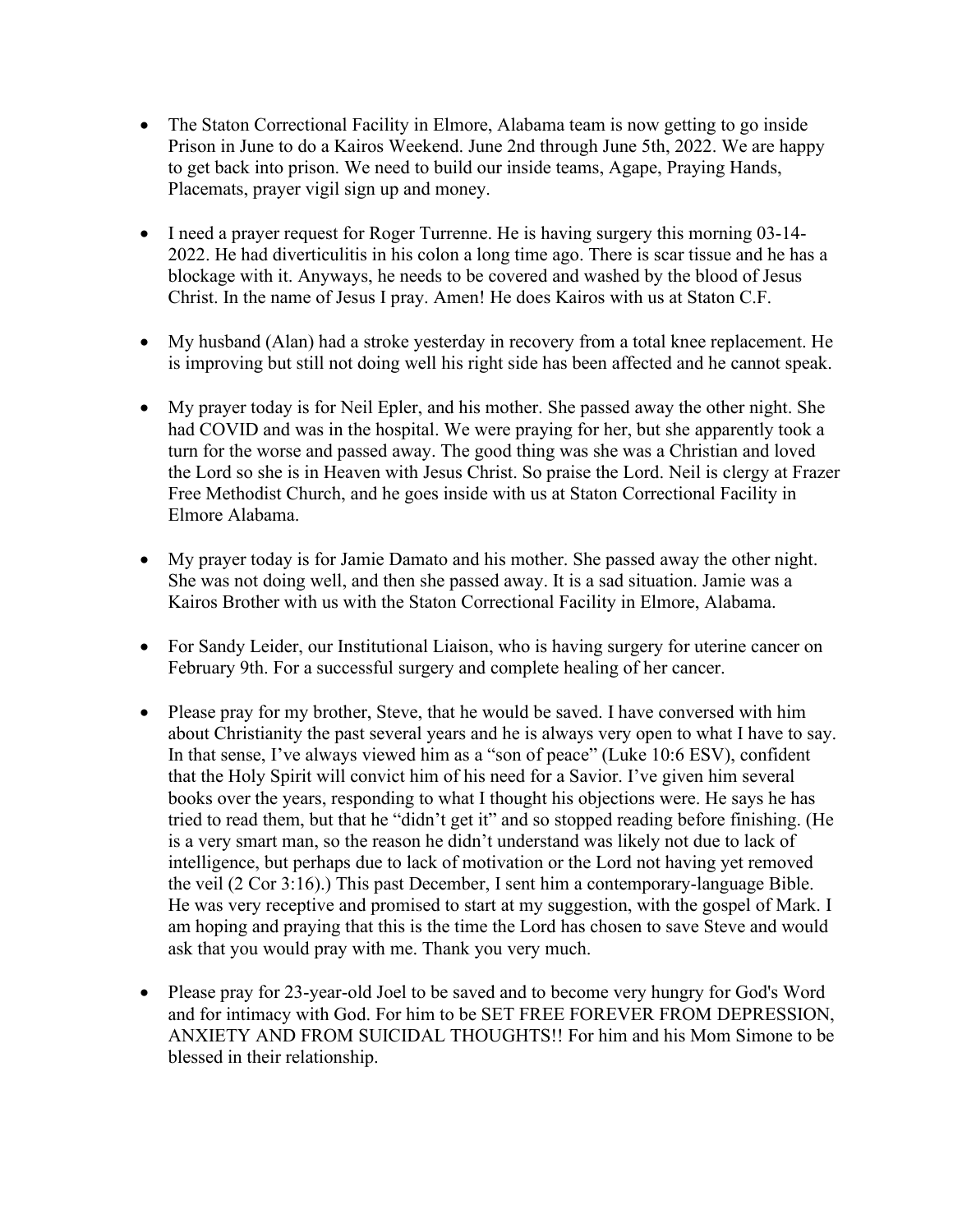- I would like to pray for John Morris. He was a Kairos Brother. We did a couple of Kairos weekends at Staton Correctional Facility. He passed away on Thursday morning - 01-13- 2022. It is a sad situation, but he is in heaven living with Jesus Christ. So that part is wonderful. He was a great man and mentor to many of us new Kairos people. He will be greatly missed.
- Please pray for the upcoming Kairos Outside Central Ohio Weekend #1 which will be held May 13-15.
- Prayers for healing and recovery for Saundra Andrews.  $\blacktriangleright$
- Please lift my brother Allan and his wife, Trudy, in prayer. He has Alzheimer's and was recently diagnosed with COVID. His wife is his sole caretaker, and her endurance and patience are stretched pretty thin. Pray for quick and complete healing for him and patience and continued endurance and good health for her. Thank you, powerful prayer warriors.
- Help Richard find financial freedom. He is in financial ruin, show him the next steps through his financial struggle. Soften his ex-wife, children, and families' hearts. Protect him from the enemy and those that seek to destroy him. Keep him out of prison. Redeem him. Help him find direction and purpose, and a way to make a living. Give him deliverance out of his current circumstances. Help him find Jesus and to know Jesus as savior. Help him to see that God is at work in his life. Deepen his faith in God every day. Show him Jesus is his strength and refuge. Lift him up when he is weak. Show him Jesus' light, peace, love, and joy. Boldly ask for victory in Christ and let his testimony and witness help many.
- Brothers and Sisters in Christ, I am Rose Mary Pena, Kairos Outside of San Antonio Chair. On October 31, 2021, I lost the most precious jewel of my life. My mother, Odelia Diaz Pena, was and always will be my diamond. My mother had a fall back on September 2019. Shortly after, she was placed in rehab but never gained her full strength back. Mother was sent home and things got difficult. I made the decision of quitting work to be able to move in and assist 24/7. My mother eventually was placed on hospice care. The nurses were truly a blessing and she did decide she was a DNR. My job and theirs was to make sure she was comfortable, clean and happy at all times. Mother loved to assist me with either embroidering a cross on a cloth for our Weekend or simply having Dad make keychains for the weekend. It was with great honor and a lot of love and dedication that our Kairos sisters, who are musical would come and play at her bedside. I ask you as a family of much phenomenal support, to pray for me and my family so that my dad has the strength to live to his last days. In advance, I would like to thank each and everyone for all the efforts put into a Weekend, an agape, a reservation, etc. I could not be more blessed than to be part of Kairos Prison Ministry. I was abundantly blessed by the presence of our sisters at my mother's memorial service. The music left such an impression on all our visitors and that's what Kairos is all about.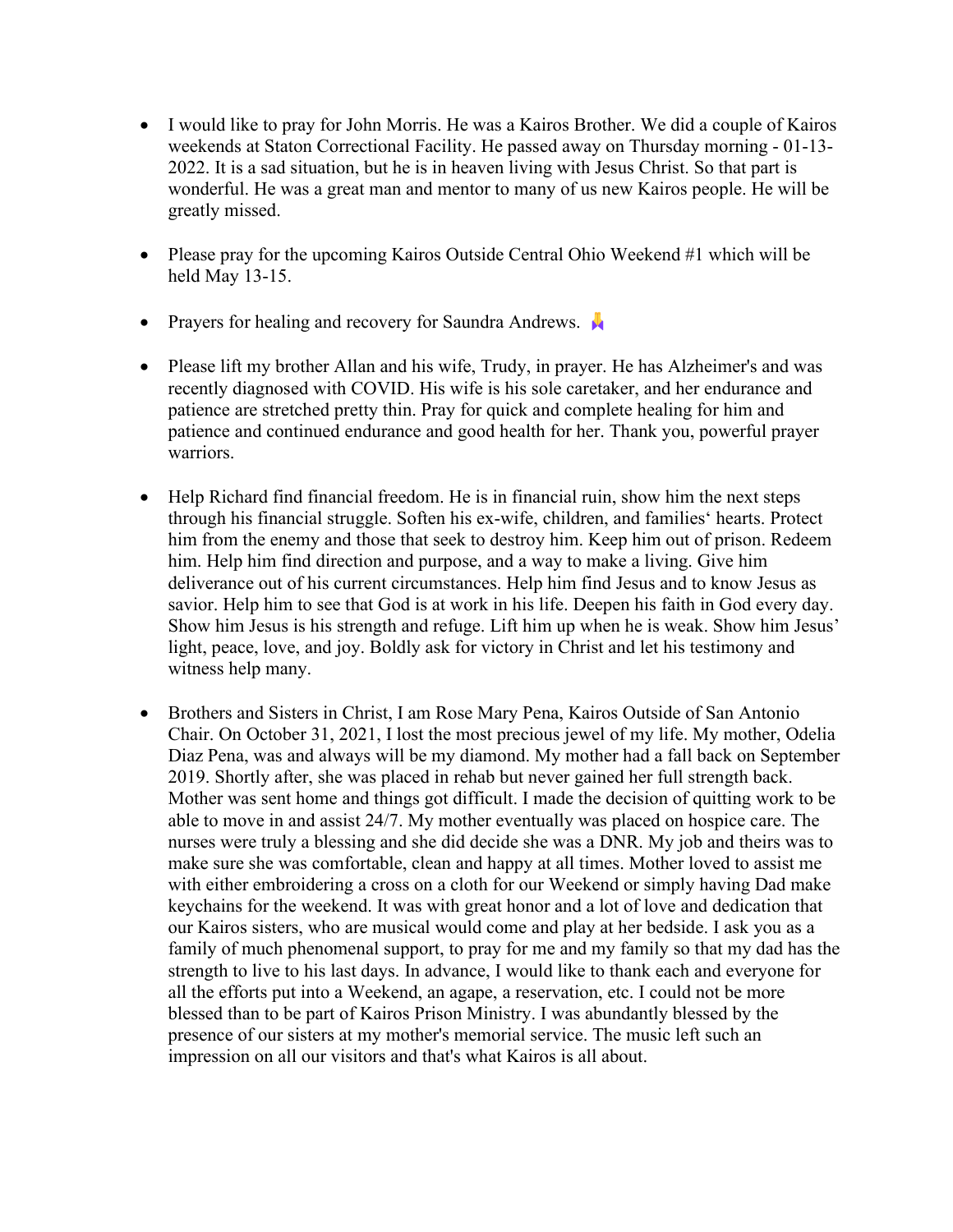- My prayer request in for Staton Correctional Facility because they are shut down due to COVID. They are using the Chapel as an Infirmary right now. Chaplain Paul especially needs to be covered up with prayers because he has to work right next to the Chapel everyday. Please pray for this COVID situation to go away.
- My prayer request is for John Morris. He is a Kairos brother, and he had a TIA the other day. It is like a small or a mild stroke. Anyways he needs to be covered with the Blood of Jesus Christ and covered in your prayers right now. He is with the Staton Correctional Facility in Elmore Alabama. Kairos Inside Team.
- My son Mike is battling colon cancer. He just returned home after 6 days in the hospital again.
- Pray for the return of Maureen to her Christian roots.
- Please keep my son and his family in your prayers. Praying that God cradles them in the Palms of His Hands. In Jesus name, amen.
- Please pray for my relationship with my 51-year-old son. For mine with him and his with me, as it is fractured. Thank you.
- Jimmy, retired Chaplain for Wallens Ridge and Red Onion Prisons is an extreme diabetic and has had both legs amputated as a result! Please pray for Jimmy and his wife, Marcia. Thank you and God bless!
- Please pray for my daughter Tay. We are praying for her and my son Derrick! And my church. Church of the Living Word. Psalms 91.
- That we can soon be allowed into the prison to make a difference. The men at Autry State Prison need a Weekend and we need to get back to making that possible.
- Our son Mike who has stage 4 Colon Cancer. For miraculous healing as he has children still in HS.
- Terrance Anthony and the Johnson family.
- Prayers for me as I am going through the ordination process to become an Angleton priest and to continue prison ministry.
- Prayers needed for the Southern NM CF Kairos team to gain access to the prison.
- I am going to be having surgery on Oct 27 to remove a (probably benign) meningioma tumor from my left brain. All prayers are welcome. Sue Erbaugh
- Prayer Request for our Kairos Team at Staton Correctional Facility in Elmore Alabama. We need to re-build our team, as do many of us as COVID has hit us pretty hard. We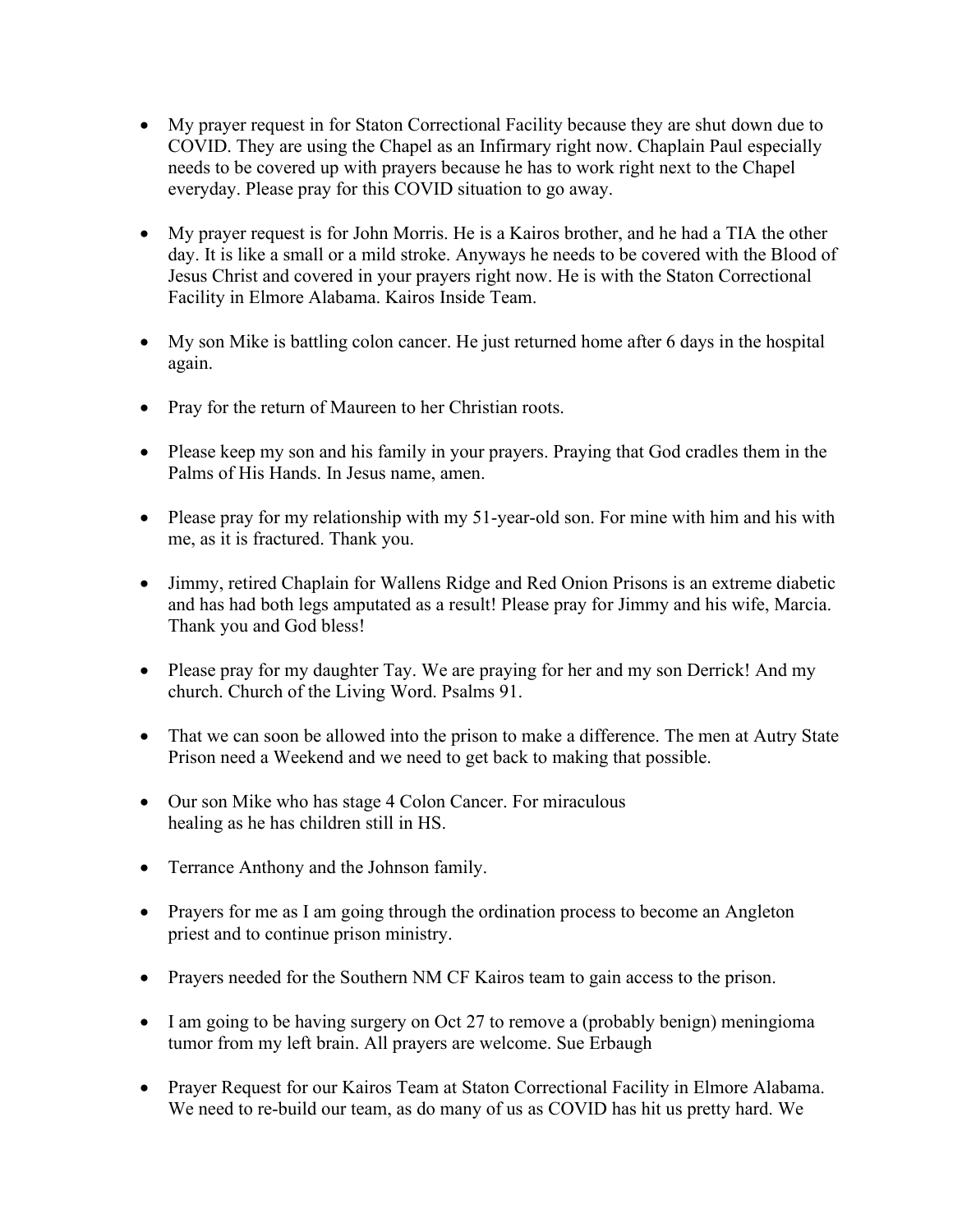need to build our team and work on recruitment to have new people come on board. Kairos is a very rewarding Ministry.

- Prayers for our upcoming Guests and team for Kairos Outside Weekend #18.
- Please pray for my son Sammuel. He is incarcerated and has been for the last 3 years. Pray for his strength in Jesus. Pray that God will touch his heart and renew his mind. That Sam will be safe from all harm and danger while on the inside. Pray that his release will not be delayed or denied, but that God will do a new thing and it will be done speedy. Pray for Sam's children and their safety. Also pray for his father and siblings. Thank you for keeping my family uplifted.
- Please pray for my husband, he's locked up and I'm left with our two kids and found out I have a cyst. Pray please.
- Pastor Janice Smith is undergoing chemotherapy treatments for advanced pancreatic cancer. Let's all hold her up in our prayers.
- Prayers for my granddaughter and her family as they have the choice to engage in risky drinking and drug use and my granddaughter is now in a psychiatric and addiction facility in Boise. I have found myself in a whole new realm emotions pertaining to my ongoing life of dealing with others Mental Health and substance abuse issues. Keep us all in your prayers please.
- For strength as I recover from an Ischemic stroke.
- Please pray for the release for my son at CMCF he is a Navy veteran, and has health issues. His name is Marcellos. Thank you and God Bless.
- Garland Pearce, a longtime volunteer at Smith Unit in Lamesa Texas, has been hospitalized in El Paso since the 22nd. He has pneumonia and COVID and has been very critical. We are getting word (as no one is allowed to be with him) that he is now out of the bipap mask and is on nasal hi-flow oxygen. He can speak a little and they are working on giving him ice chips very slowly. He is a faithful servant of God and a well-loved family member. We ask for prayers for complete healing from the Kairos community. God as done amazing things so far in his recovery.
- Prayers for friends and their husbands/families as they deal with illness. Michelle & Denny (emergency surgery) & her Mom (in Palliative care), Linda & Rick (cancer journey, extended hospital stay), Brenda & Tim (serious health issues, extended ICU stay), Nancy & Tom (unknown illness, back at home), Shelli & Dawn, her sister. Dawn has recurring health issues and hospitalizations.
- Loss of my loves ones and other families that are also grieving and the Body of Christ as we begin our mission work.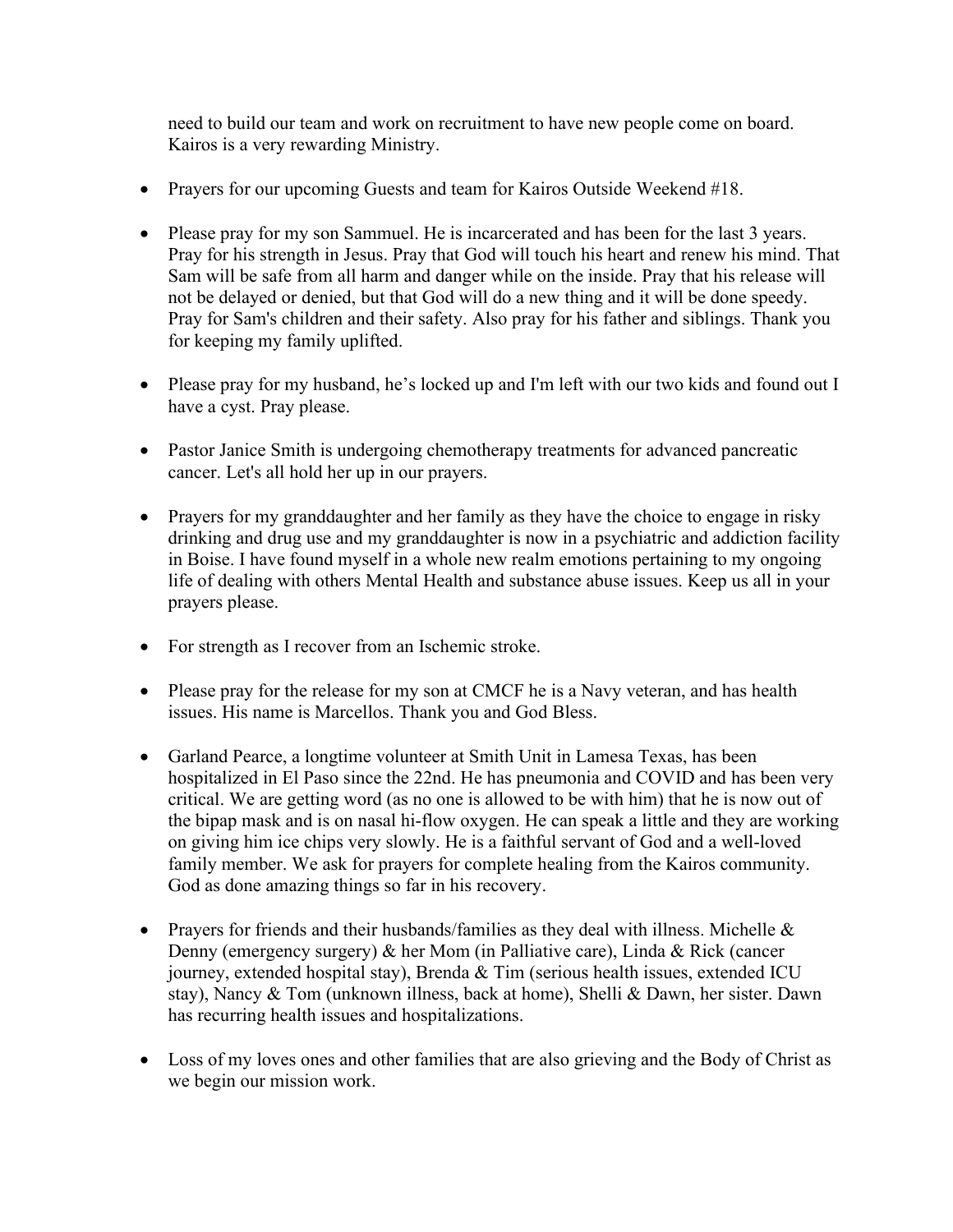- Please pray for the men at Telfair State Prison, as they work to bring Kairos to their camp. The Administration is supportive, now we must pray for them to stay motivated in this dark place. Please keep them in your prayers. They've reached out to the Kairos Outside Council for guidance.
- Robert Billings in the long term care facility in Tuscaloosa, Alabama. He has Parkinson's disease and colon cancer. He needs to be covered up with prayer. He is a Kairos brother.
- It is prayer that the Kairos community might come together for prayer that the doors will open soon, and also pray collectively for the men in white. God is good, all the time.
- Please pray for my family.
- Please pray for Erin, a recent Kairos Guest who is so excited to be a Volunteer. She has been hospitalized with a severe stroke. Please pray for her symptoms to reverse and for God to touch her with His mighty healing power so that she can continue working His Kingdom. Thank you, KO Abilene, TX
- Please pray that my husband Billy makes parole this July and gets to come home by the end of the summer. I miss him. I'm lonely. COVID has made physical contact visits nonexistent. It's hard to have a marriage. It's hard not to feel like a slave to the phone. It's hard to feel everything is on hold.
- Pray for me as I am ordained into the Sacred Order of Deacons in the Episcopal Church. Thank you, Janet A.
- Please pray for Charles, he is assigned to the McConnell Unit in Beeville, TX. God bless you
- VSP Chowchilla in California needs clergy
- Paul Beighley, a long serving volunteer in Kairos in Virginia, and also a Chaplain for many years died yesterday.
- My son Patrick is in Garza West Unit in Beeville, TX, sentenced to 5 years. He knows the Lord's prayers that he will draw close to him and find peace.
- I have a prayer request for a Kairos friend of mine. He is named Robert Billings. He has Parkinson's disease. He had colon cancer, and had a section of his colon removed. He was put on a colostomy bag for a year. He went in to have the bag removed and the have his colon reconnected. He has had issues since then. I just wanted to cover him up with prayer. He cannot take care of himself now, he has to have 24/7 care. They found a home for him Tuscaloosa. He needs to be covered up in prayer, in the name of Jesus Christ. He has done Kairos at Staton Correctional Facility in Elmore, Alabama for years.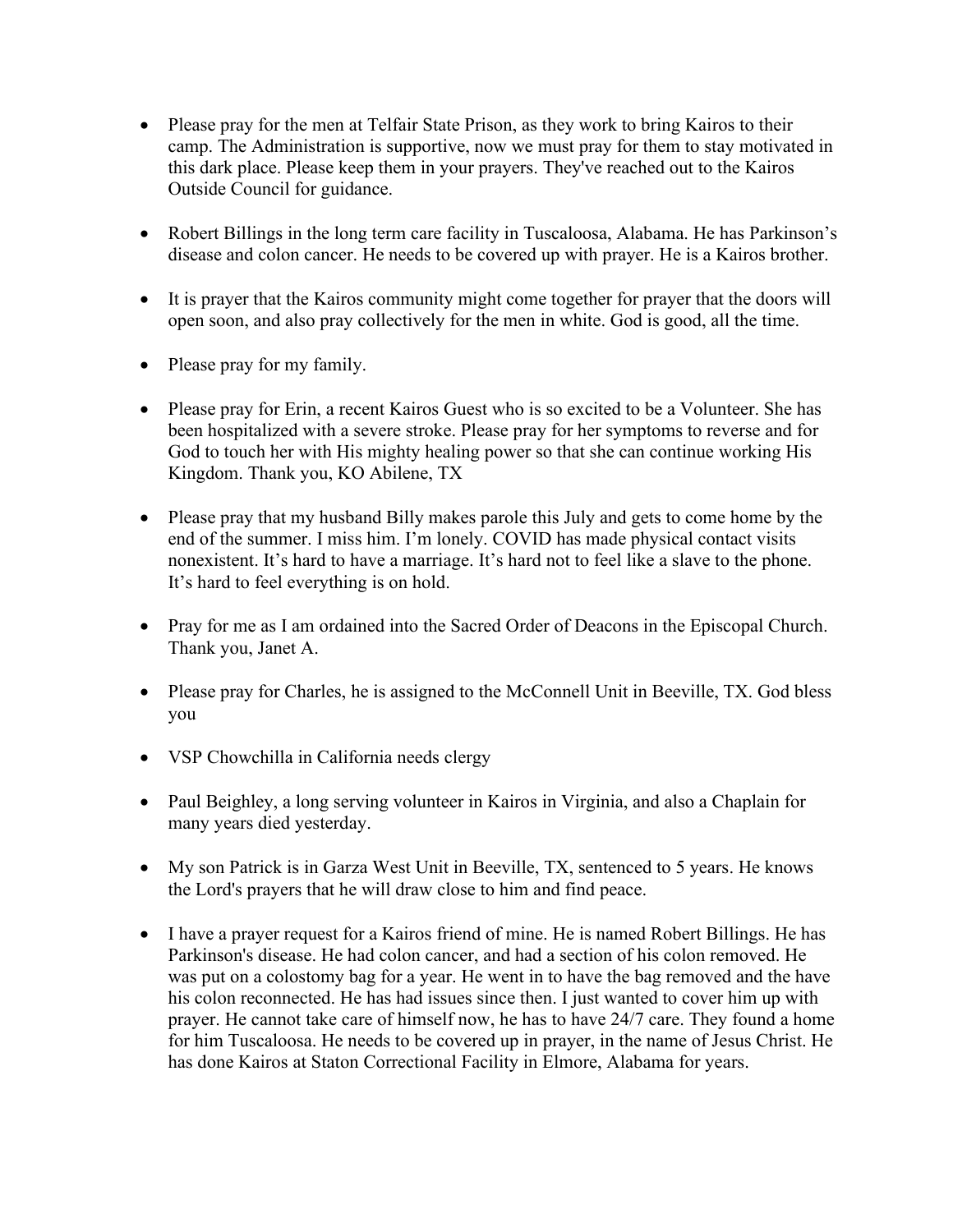- I would like to pray for Joel Ortiz. He has Hepatitis C. The road to recovery with that is hard and expensive. He does not have health insurance and this might be a problem. He does not have much money either as this might be a problem as well. He needs to be covered up in prayer. Joel was helping us out with Kairos Videos at Staton Correctional Facility.
- I wanted to put a prayer request out there for Robert Billings. He had his colon disconnected, and he just now went back in to have the surgery to have himself reconnected again. I wanted to cover him up with prayer. Robert Billings also has a Parkinson's disease. Robert is a long time helper of Kairos Inside as he has helped us at Staton Correctional Facility.
- Dennis Endicott's wife Judy Endicott is not doing well. She was on dialysis for her kidneys, and she has cancer. She is not able to do the dialysis anymore and she is in ICU in the hospital. We are praying that she will make it through as is seems her body is shutting down. May God's will be done here with her everlasting soul. I pray this in the name of Jesus Christ. Dennis Endicott has been a long time helper with Kairos for probably twenty years or more.
- Please pray for the Wisconsin State committee meeting on Sunday April 25th as we make final plans for an event we are holding to get information about Kairos to attendees and will hopefully gain some volunteers interested in expanding our span of influence. We will need God's guidance so we can make it clear to all who attend that we need hands and feet to carry on what God is calling us to do in this ministry.
- Please pray for my son Todd who is having surgery to remove a large tumor on April 12th. Thank you.
- Kairos Outside of Northern Mississippi team member Marie Dendy was in the leadership rotation, worked has Observing Leader number two and before she was able to work as Observing Leader number one she was diagnosed with colon cancer and had to drop out. Now her cancer is spreading, please pray for strength enduring these Chemo treatments. She knows God is the mighty physician, she also said if He is ready for her she is ready to go to Him. Praise be to God!
- Dear Kairos Family, please remember to pray for my dad, he's still dealing and walking thru cancer. I love you all so much. Have a blessed Easter.
- I pray that I am not so hard on myself all the time.
- I would appreciate prayer for the family and close friends of Brenda Vail, who was an active volunteer for years on the Kairos Team that serves Whitworth Women's Correctional Facility. Brenda passed away March 4 from serious health issues. Prayers are appreciated also for Rev. Ann Mann and myself (Rev. Joan Stevens) as we preside over Brenda's celebration of life service. We both served with Brenda in Kairos and she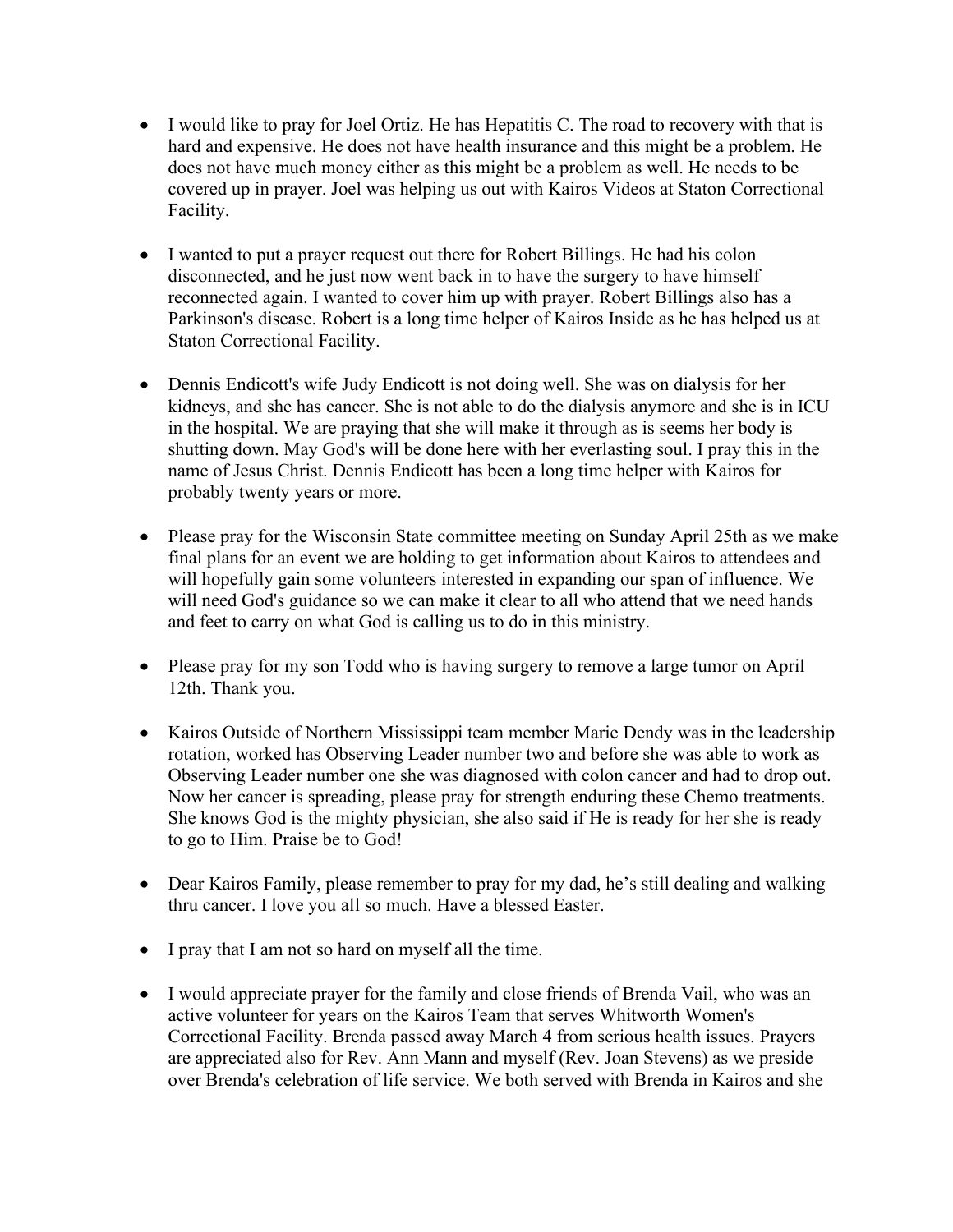will be greatly missed by all.

- My son Mitchell
- Please pray for our Abilene, TX. AC Secretary whose name is Candy. Her husband of many years passed away yesterday and she and the family are so thankful for the sacrifice Christ made, yet they are grieving deeply the loss of their husband, father, grandfather and great grandfather.
- A friend of mine is serving a life sentence for killing her child. Whether she is guilty or not is none of my concern, her salvation is. I pray that she received the Holy Spirit and should learn to trust the Lord God in all that she does no matter if she is in jail or whether she is out here. That in it all she can be free.
- Woman named Lin in home hospice care.
- Pray for Morgan and Lija in Brighton, for Divine intervention into their struggling relationship, for their hearts to be softened, and to be guided to reconciliation, healing, and peace.
- I am sending this message on behalf of a Kairos brother in regards to another Kairos brother that is very sick from the COVID-19 virus. Prayers are being requested for Paul. He served at Hayes State and is from what I understand, a state of unconsciousness. He is being moved to an assistant living facility, here in Roswell.
- Please pray for my friend Zach Schmidt!
- Prayers for Bob Snyder, faithful servant of Kairos Indiana. He is going to have heart bypass surgery in the next 4 days. LORD HEAR OUR PRAYERS
- Please pray for my mom Lorraine's salvation and pray for her healing. She lost her hearing, has memory loss, bad posture, body pain, and blood pressure issues. Pray for excellent health. Pray for a long life for Lorraine, in Jesus' name. Pray for the removal of debt regarding Lorraine, in Jesus' name. Pray Lorraine's possessions last a hundred times longer and become newer each day. Also, please pray for salvation and excellent health and long life for my Uncle Steve and Aunt Jackie.
- God, I pray for Kairos of Oregon which has been blessed with committed disciples of Jesus Christ but has not had the opportunity to do a Weekend in a prison. God, we need a miracle!
- Please pray for our Kwa Zulu Natal. South Africa, Kairos teams. May our Lord restore health, creativity, a zest for life, joy for His wonderful work, a passion for Kairos - to be God's hands and feet...to listen listen, love love.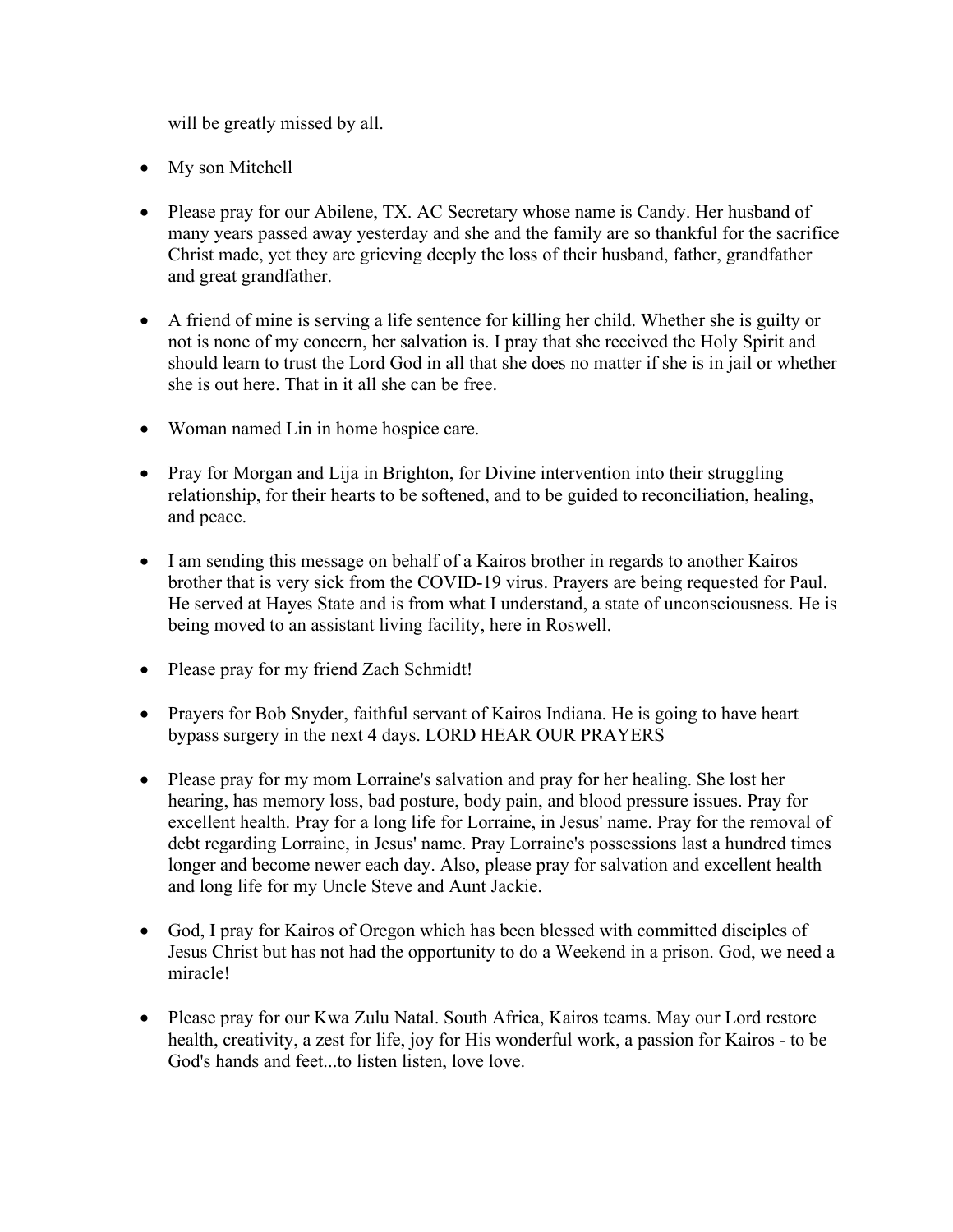- My grandson Torin, for protection and healing.
- I pray that God will guide each of us to be obedient and faithful to national, state, and local officials as we plan how to "restart" our ministry with all of the change that will be coming up.
- A friend of ours youngest son was in a horrific car accident. They were hit by a drunk driver head on. The son's wife was 7 months pregnant with twins. The twins were killed, the wife has had her uterus and spleen removed as well as 6 surgeries. She is on a vent due to fractured ribs. Her brother and his wife were in the car, also. The brother was killed and his wife is in stable condition with fractured shoulder, arm and leg.
- Please pray for Audrey, Ron, and LaShandra of Kairos Northwest Georgia. Audrey's mother passed on Saturday, December 19.
- I would like to ask for prayers for Seola one of our guest on the Kairos Outside NEO Weekend #1, she lost her brother Leotis who sponsored her on the Weekend.
- Please pray for family, for our health, and our family's emotional health, and our financial well-being. In Jesus Christ's Holy Name, amen.
- My prayer request is for healing from MS I know it is big since I am wheelchair-bound for five years, but work with Man is impossible, with God as possible.
- For my marriage to be restored and stronger than ever. My husband returned after a month long affair with another woman but was convicted and wants to work on our marriage. This is so hard on me and my children but I want to do what God desires and honor Him in forgiving my husband and not allowing this attach from the enemy and my husband's foolishness completely destroy our marriage and family. Thank you brothers and sisters.
- Open doors for several homes to be donated due to homeless in my family or financial support to buy abandoned property and homes for a safe haven and spiritual guidance until they turn their lives over to God.
- Lord, God, I pray for my brothers and sisters in Kairos Ministry from the regular volunteers up to the top of leadership to lean on your spirit. Lord, strengthen us all through submission by filling us all with peace, love, joy, and the skill set you have gracefully given us through creation. Allow us these things to bring more brothers and sisters in humanity into your family Lord! God I ask that you provide the same energy that you provided through your precious Son Jesus who went 40 days without food or water, who went days without sleep. Give us the strength of your "daily bread" that which is not sustenance of earthly food for energy, but heavenly food. I ask this in your Son Jesus. Amen!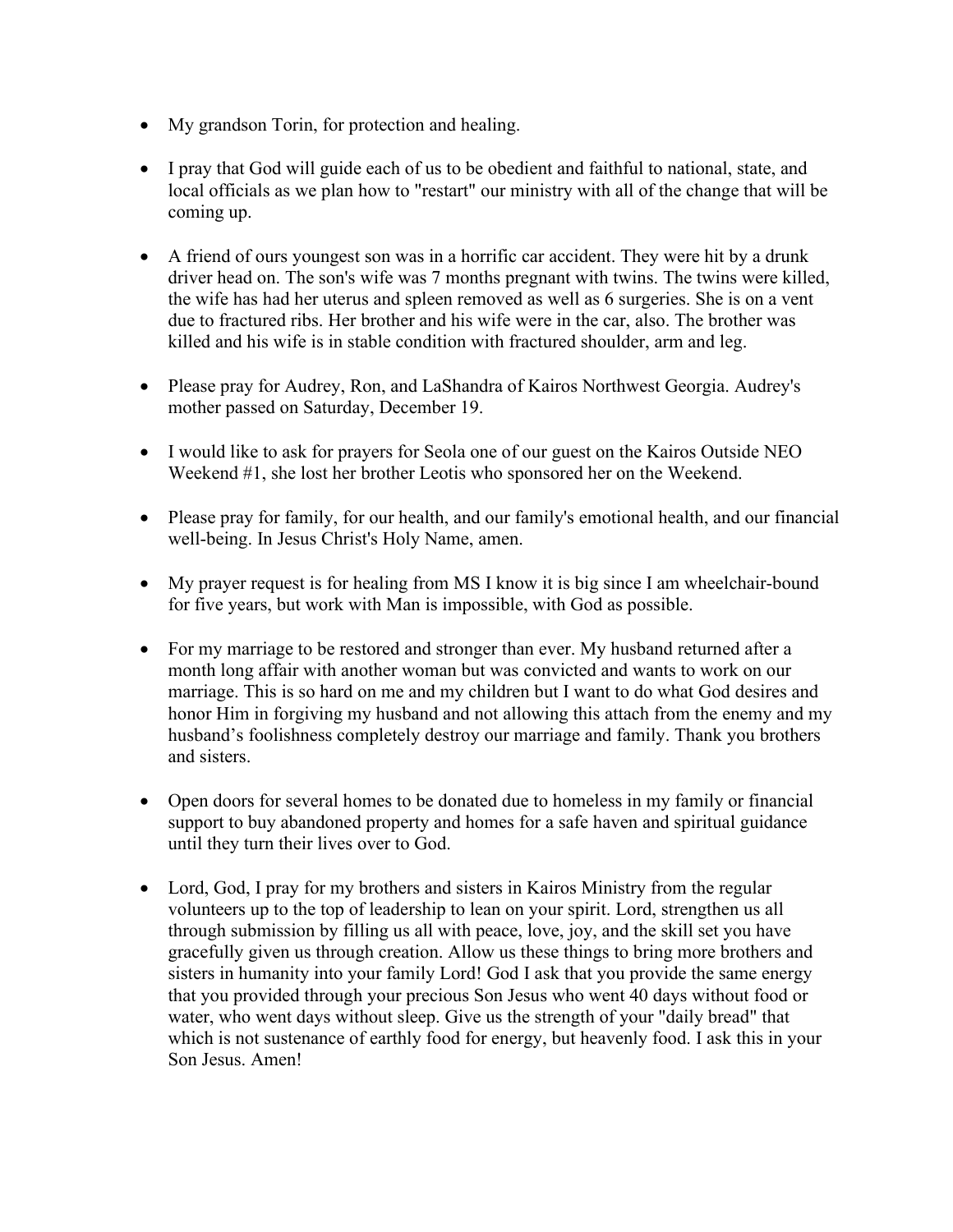- Healing of Diabetes
- Healings in my body
- Please pray for a KO Abilene team member who is in the hospital with COVID and mild pneumonia. She expects to be there for at least 3 days. Thank you for praying!
- Please pray for Garnette Walls of KO of Western NC.
- Please pray for Gene Gordon and his wife Trudy.
- May the Lord guide you all on team to help the families of the incarcerated to find peace and understanding this coming Weekend. Dear Father God, please protect the team and all the participants this coming Weekend. It truly is all about you and may they have a closeness to you and your son, our Lord Jesus Christ. Amen.
- Chris Townsend is scheduled to be discharged from work release in Port Orchard WA on October 12th after completing his 12th month of a 22 month sentence. No parole ordered. He has no family there and will be on his own. I'm requesting prayers for him with his transition back into society. Please forward this to the Kairos group in that area. Jeff Townsend
- Prayers for our extended family as my sister (Alice) and I begin the discussions of involving Hospice in our Mother's (Juliah's) treatment plan for Progressive Supranuclear Palsy (PSP) - an aggressive, progressive paralyzing disease. Shirley Burd, Volunteer serving Rockville Correctional in Indiana
- Please pray for our Kairos Brothers at GRCC, Jarratt. VA.
- I pray for my father to be in good health. I pray he should not go to any hospital. I pray all his appointments should be cancelled.
- Please pray for me as I deal with recent prostate cancer diagnosis. I will decide on treatment protocol this coming Thursday.
- Please pray for my granddaughter, Ashley as she is discharged from prison in Illinois after 5 years for a simple b&e. First offense. Please pray she will be able to adjust to life on the outside. She has mental issues.
- Pray for my friend Bethany who has serious mental health issues due to a TBI (Traumatic brain injury). She needs a facility that will take her without insurance.
- I thank God for Kairos for its ministry to me in 2010 in my participation with other prisoners and laymen volunteers at Bledsoe Prison, Pikeville, Tennessee. It transformed my life and that of all the inmates. I was further encouraged by being a part of our monthly reunions until my release in 2017 and teach at Silverdale Prison. Thank you men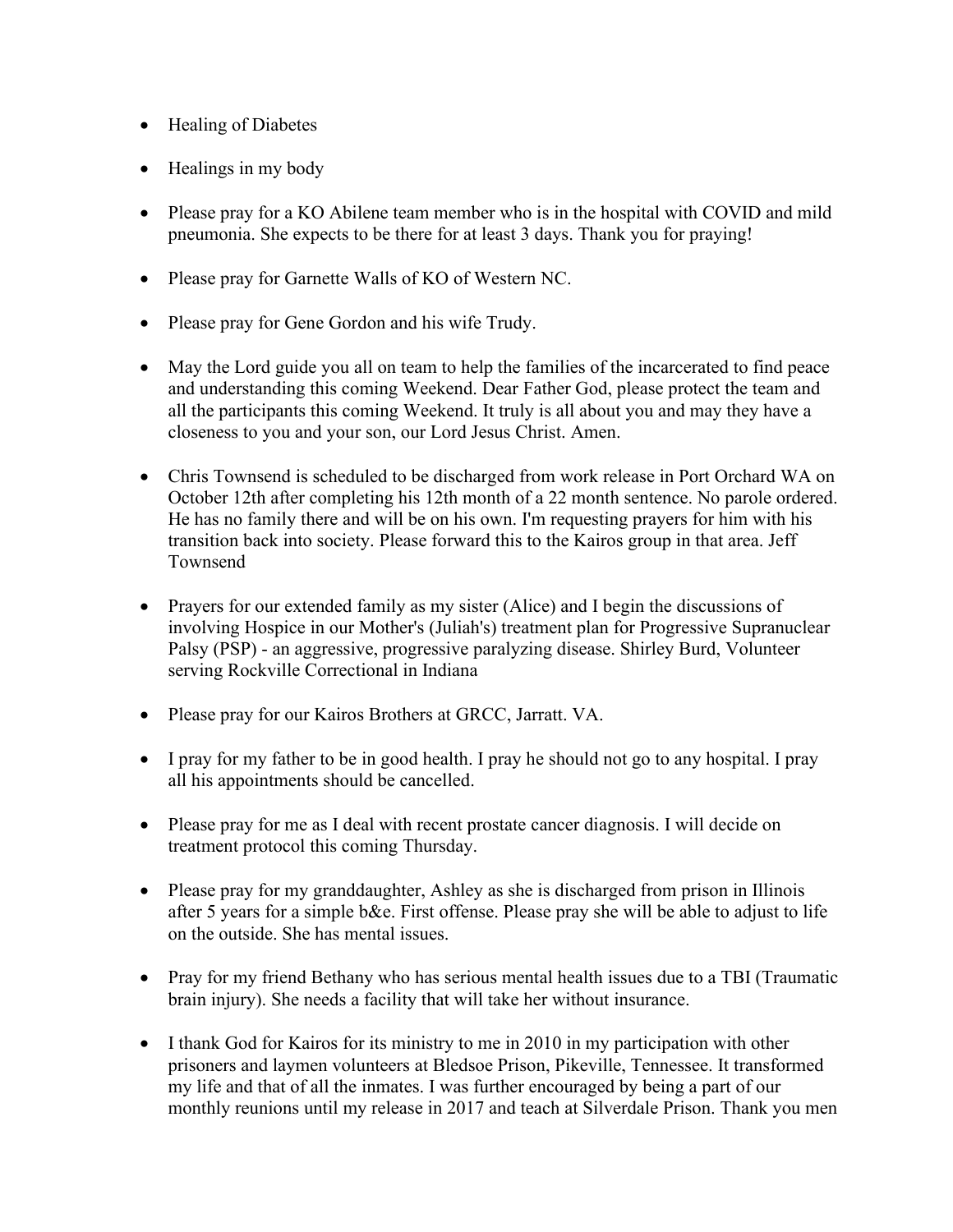and women of Kairos; I am a life that was changed! Pray for all prisoners that this virus will end and you, and I can go back into the prisons.

- Dear Kairos family, so wonderful to know we are truly family in our dear Lord Jesus Christ. Please may I ask for prayers for our KZN province - Kairos Family and prisons, (DOC/ Residents) i.e. PMB/Sevontein, Ladies Outside, Westville men and Westville ladies Inside, Empangeni, new recruits, volunteers to fill the outstanding portfolios on the AC and renewed love and inspiration and willingness to work and strive for Excellence in this wonderful work that our Lord has given us to do for Him. What a privilege. God bless you all for your prayers for us. We will also be praying for you on the 18th August when we have our KZN KDC meeting at 7.30 pm.
- My wife is going in for major surgery on August 11, 2020. Please pray for a good outcome and that God would be ever glorified. Ian Malcomson, volunteer, Victoria, Canada
- Please pray for my Mom as she has had a Stroke and it has affected her Right side. She is still mourning the death of my baby brother in 2017, this stroke was the week after we celebrated his 25th birthday. She is now afraid of going back home and I am actively searching for a flat house that can accommodate us, I trust God and I know He's going to make a way but I sure could use a couple of Believers standing in agreement with me. Thanks.
- Prayers for Kairos and the nation.
- For Don & Sue, Katy, Bob & Kathy, Vicky and all who are fighting illness; for Brian, Fr. Larry, Dick, Myron, John, Rita, Joe, Don, Virgil, Wes, and all who have died; for Bob and all those suffering from dementia; for the incarcerated, that they may discover the healing power of Jesus Christ.
- My name is Mick, please pray for my daughter Mallory. She just got out of jail and is facing a felony 3 trafficking and possession charge. Pray that she finds her faith again. BE BLESSED BY THE VERY BEST
- Healing a broken marriage
- The World we are now living in.
- Pray for my continued success on my new job and for me to have total independence.
- My husband, Jermaine is going up for parole in September of this year. Please keep him on your prayer list. Thank you in advance, Kayla
- Prayers needed for our nation's leaders, our country, and peace to all the protesters that they can see what prayers can do rather than destroying our cities, country and damaging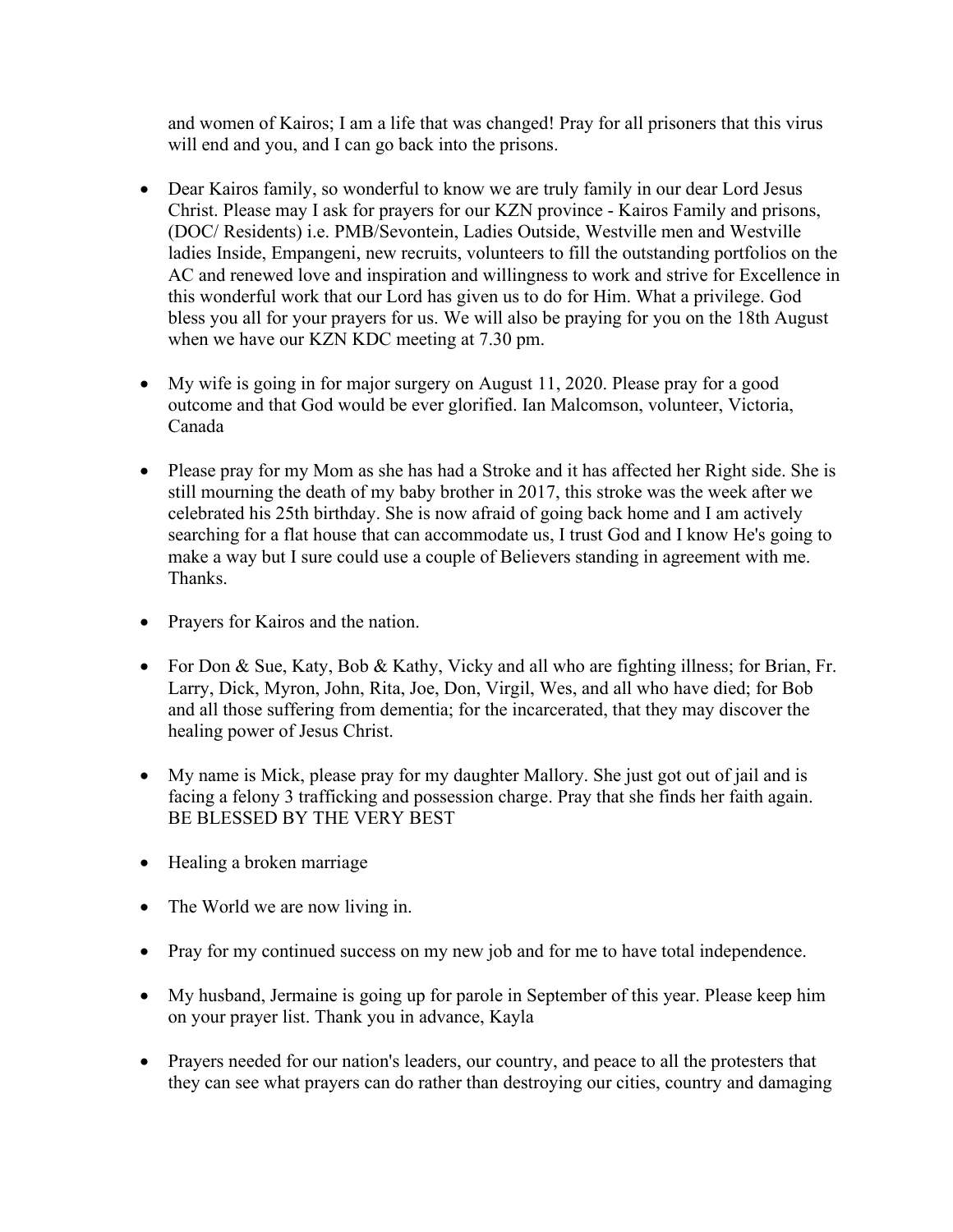people's lives.

- Jesus for a vaccine to cure this pandemic
- Pray for my son who addicted to drugs and he's in a bad spot. I also need prayers for getting our house ready so we can move in.
- Please pray for my upcoming Urologist appointment on 7/28 as my PSA count is now at 8 and rising. I place myself in God's hands and want only what He wants.
- For all the lost to come to JESUS SHALOM and for Kairos in South Africa to open so Kairos in prisons can continue.
- Pray for the Trafton family with the recent passing of Ronald Haven Trafton of San Antonio Texas. Ronald was very involved in his family, friends, church, Kairos Prison Ministry, Walk to Emmaus, Under the Commerce Street Bridge, Sunday School classes, Wednesday Quilters, and Beacons.
- My son Patrick has been in jail since May he is scheduled to go to court on Tuesday the 14th please add him to your prayers. Thank you.
- Please pray for Patty to be healed both emotionally and physically. Patty fell and broke her arm today. She is 83 years old. Pray for her husband Fred, who is 86. Pray that God would help them and bring great comfort and support to them. Pray that God would send his angels to assist them, bring peace, and joy to each of them. Pray for her son Mike and his kids Anderson and Autumn. Pray that God would do miracle work in this family's life and help bring blessings to them.
- Pray for Charlie, a Kairos Graduate and longtime Kairos Volunteer, whose wife just passed due to COVID and cancer, while he is still hospitalized with the virus himself.
- Please pray for God to speak directly to Patrick's hard heart, to help him change and to experience the power of prayer. Pray that God would help him to acknowledge how he has hurt other people with his words and actions and seek forgiveness. I pray that God would help him to start reading his Bible again, to have a relationship with Jesus, and help him to start praying every day. I pray that God would help him to understand how he affected me on a deep level that has caused me great emotional suffering. I pray that God would help him to have a change of heart, to help him to be vulnerable and to trust other people. I pray that God would surround him with the right people and remove any toxic people from his life. I pray that God would help him to think more about his choices and help him to stop being a selfish person with control issues. I pray that God would help humble him and help him to change his ways so it pleases God. I pray that God would help him to stop judging and assuming things about other people and instead learn the importance of truly listening and appreciating them. I pray that God would help him to see drug addicts as people who are lost and need Jesus. I pray that he would learn how to be compassionate towards others and to heal from his own hurt and trauma and anger. I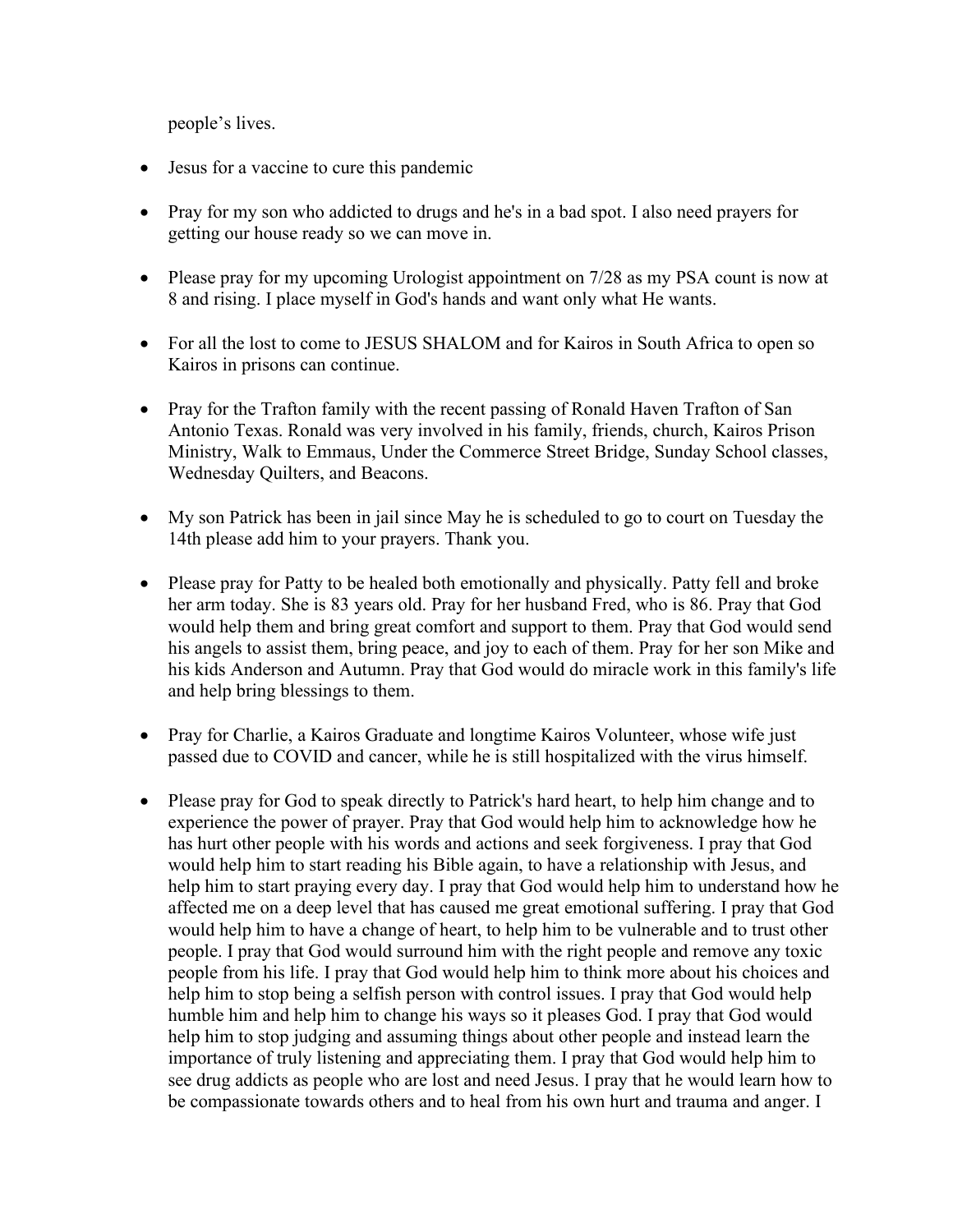pray that God would bring him peace, kindness, patience, courage, and vulnerability. I pray that God would help Patrick to stop running from God and help him to face the things he has refused to face. I pray that God would help him to reach out to those he has hurt and ask for their forgiveness. I pray that God would guide his heart, mind, body, soul, spirit, emotions, reflections, choices, and thoughts. I pray that God would break any chains of sin that keep him divided from the word of God and the power of God. I pray that God would correct his child and help him to see the error of his ways and make him a spiritual man that truly has come to love the Lord. I pray that God would help him to stop making excuses or justification for his actions or words and to take responsibility. I pray that God would heal Patrick to stop lying and to learn the importance of being honest. I pray that God would help him to face his fears and help him to overcome those fears. God is the only one who can get through to this man for how he treated me and the only one who can save him/change him.

- Friends, we'd really love your prayers for a Regional Committee Secretary for KOW North Coast. This request comes from Bec K. Blessings in advance
- I pray to thank God for my 4 sons, who each recognize Jesus Christ as our Savior but the women they have chosen are not believers, however my sons children need to be nurtured with the Love of our God and the mental stability of two of the mothers is questionable. These girls need help and need the Love of God in their hearts in order to help the children. Please dear Lord show them the Way.
- Torin Bishop, my grandson
- Brother Neil is a Kairos Brother we go into Staton Correctional Facility near Millbrook, Alabama. He has a real bad case of vertigo. He gets dizzy a lot times. He also has under lying conditions and he needs to watch it so he does not catch the Coronavirus. He needs to be covered up in prayer so he can get over his vertigo. Thanks Billy
- To be my prayer warriors as I fight my health issues, including my struggle with autoimmune diseases. Cecilia Dietz Kairos Outside-East.
- One of my aunts who's in danger of having cancer. Also Joanie; a friend of mine who has COVID-19.
- Daniel Fellhoelter Will be undergoing surgery for colon cancer on June 11 at 7:30am. Dan is a long time Kairos volunteer and active leader in New Hampshire.
- We need to pray for Mike Rogers. He is a Kairos Brother. We go inside of Staton Correction Facility in Elmore, Alabama. His father passed away on May 28th, 2020. His name was Bill Rogers. He was born on August 23, 1938, and he died on May 28, 2020. I just wanted to cover him and his family up with prayer!
- Please pray for Nate Chapman as he recovers from open heart surgery. He has experienced a few setbacks since his surgery which have required hospital stays due to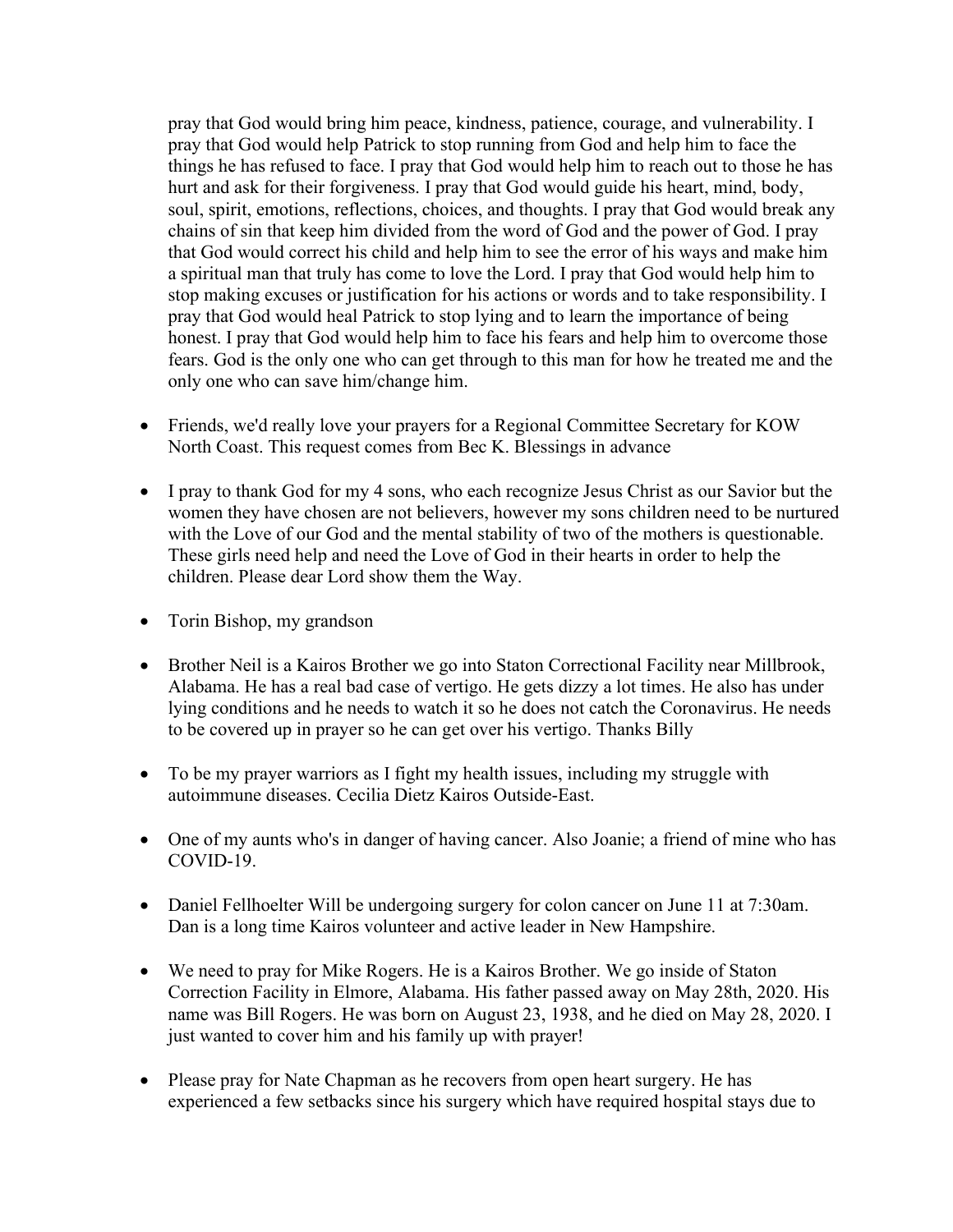serious drug interactions. Today, Monday, he will again be hospitalized for the installation of a Pacemaker. Nate has been an active Kairos volunteer for well over 30 years and is humbled and deeply appreciates everyone's prayers and concerns.

- Our ad council chair had a severe heart attack yesterday he is in intensive care. Please keep him in your prayers. Thanks
- Hello, the weekend #29 for Clallam Bay Washington did not happen in March. As a Canadian leader with type 2 Diabetes and sometimes immune concerns, I am praying for a vaccine! Or at least containment. I do want to lead the next weekend yet I am concerned for what I can catch. Not fearful as I WILL GO. I feel so blessed to know of kairos and your presence in this world. God Bless You All, Mark Spyker
- Please pray for Kairos Outside of Northern MS volunteers Herby Pearson of West Point, MS who has liver failure, and also Scarlett Stevens of Merdian, MS as she has COVID-19
- My son Rick is mentally ill and in a Travis County jail (Austin) waiting for a bed to open up in the state mental hospital. He was arrested in Oct 2019. He is 20 with autism. Jail has not been a good place for him. Thank you!
- My niece Christina she has tested positive for COVID-19.
- Please will you pray for Jude Brown who broke her leg two weeks ago. She had pins and a plate fitted and is recuperating with her daughter. She is still in much pain.
- Hello to all, We need to pray for Carl Tharpe. His father just passed away the other day. His father was a Christian so he is in Heaven with Jesus. Carl is a Kairos brother. We go inside at Staton C.F. in Elmore Alabama. We used to go inside at Staton C.F. I hope and pray we get a chance to go inside prison again.
- Update on my family. The second and third COVID-19 tests were negative for my son Tracy and the members of his family in El Paso, TX. Praise God. Thanks for the prayers of the Kairos Community. Gennia Varnado, MS SCC
- Please pray that God will bless our efforts to fundraise through Abilene Gives for the first time. We are hoping to make up for the fundraisers we are missing due to COVID. Thank you, Nancy Patterson AC Chair KO Abilene
- For Ron, Rob, & Richard & all the men inside the Kairos, Concord, NH men's state prison.
- Please pray for Jimmy Mitchell, a former Chaplain at Red Onion and Wallens Ridge Prisons in Virginia. He retired about 18 months ago and had a stroke. Last month after complications from surgery on his leg, the doctors had to amputate his leg just below his knee because of infection. His knee is not healing properly and he has asked for prayer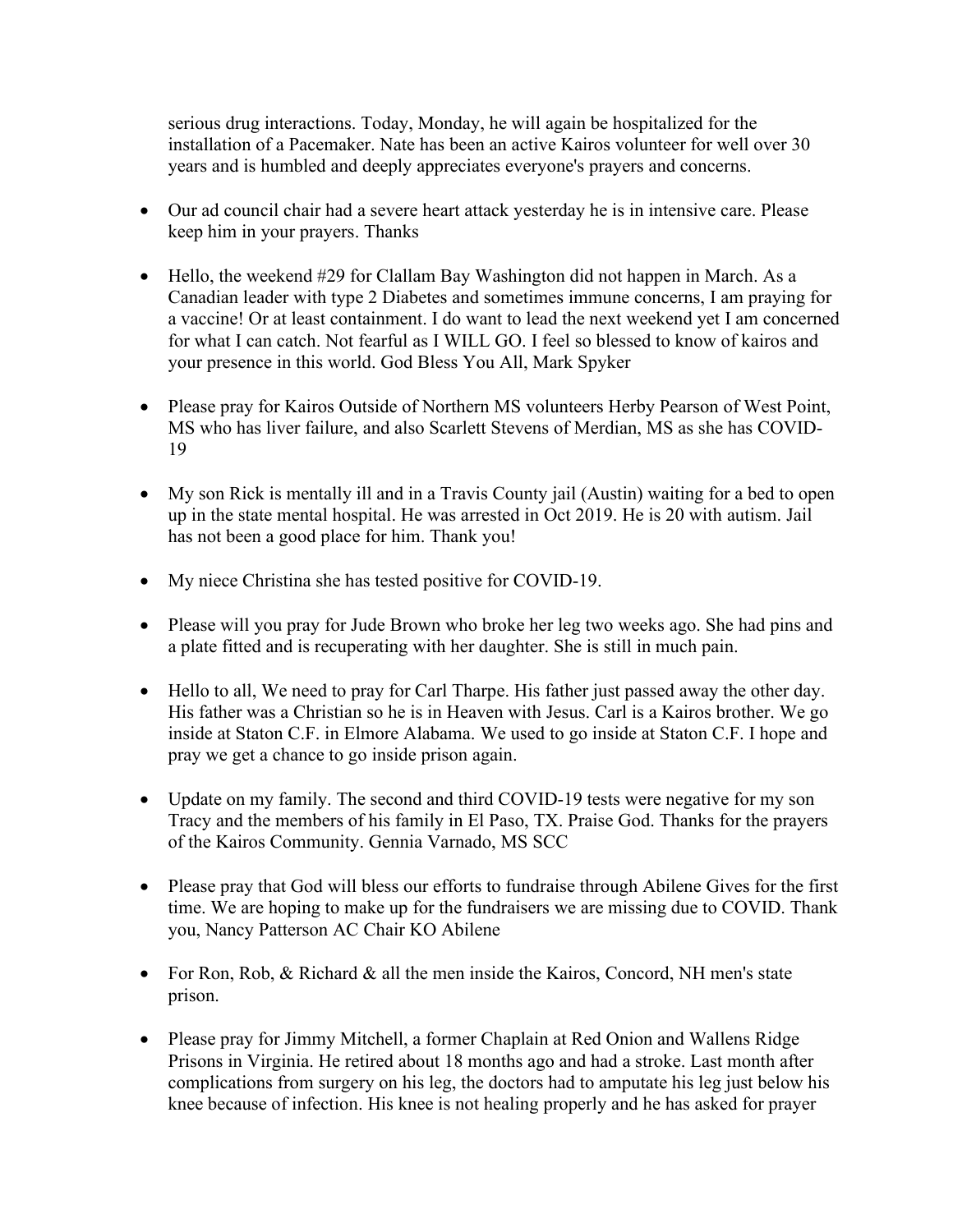for healing so he can continue his recovery. Jimmy also pastors a church called "The Cave." Thanks and blessings!

- John Ditty, Kairos Donor Coordinator at Allenwood FCI (PA) and long term Kairos volunteer, was diagnosed with lung cancer last week. He is waiting to hear back on treatment plan, and is worried since he hasn't heard anything yet. Please pray for healing and wisdom and quick action by his doctors.
- Bev and Denny Brown with the death of her father, Richard Weston. Bev helps with Kairos Inside (Cook Team) and Kairos Outside teams. Denny helps with the music on Kairos Inside team.
- Please let's be in prayer for each other. My son is incarcerated in Louisiana and as much as we don't understand what's going on out here their even more confused in there!
- Please pray for my husband  $& I$  as we work on restoring our marriage. David  $&$ **Jacqueline**
- Please pray for My Son that God put a shield of protection around him. He has an auto immune disease called PAN vasculitis. If he gets something small it can put him in the hospital. Thank you so much and I pray everyone is ok. Praying for our Country and Gods protection over us all.
- Tom Risher's mother passed away! He is a Kairos brother at Staton Correctional Facility. His mother's name is Frances Elsie Nelms Risher. She was 91 years old. Tom needs to be covered up with prayer!
- Please include my son Tracy and his family (6) in El Paso, TX in prayer. They all have tested positive. Gennia Varnado
- David and his uncle they have COVID-19 and attend our church.
- Please pray for Grayson, 4 year old boy, and his father, who were critically injured during the tornado Sunday. The doctors say that there is nothing else that they can do.
- Prayer Request for our Community and the devastation from the tornado. So many have completely lost their homes or overwhelming. Some of our beloved Day Angeles are suffering from total loss.
- Praying for my brother-in-law, Ojjeh, who is a Muslin, and now has pancreatic cancer. Praying that he has Spiritual healing as well as physical healing. Praying for his entire family that they may accept Christ as their personal Lord and Savior! Johnny and Karen Blake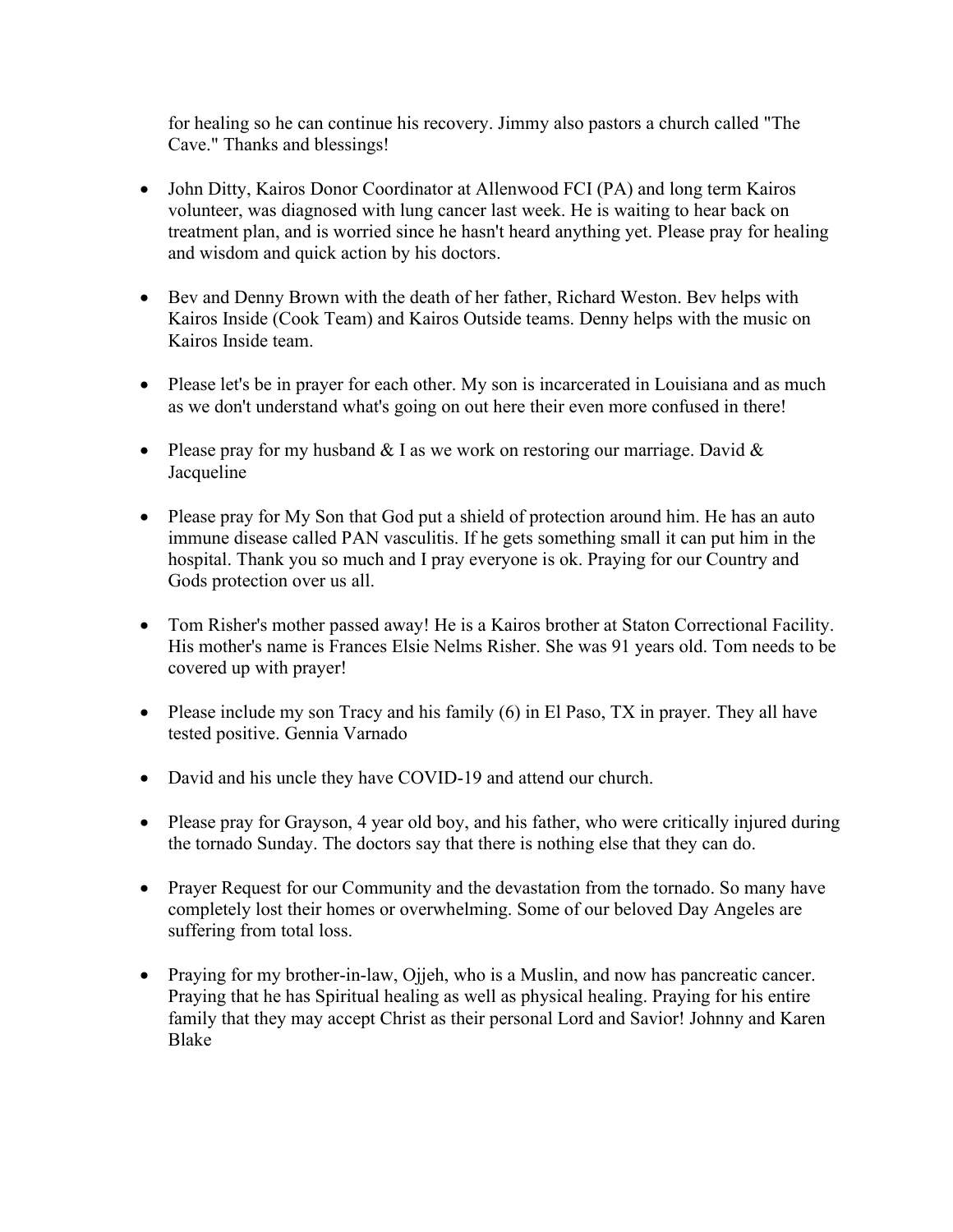- Please pray for the Jordan Unit as the virus has moved in among the men in white, also pray for the warden and his team working within the prison. God Bless All.
- Pray that we all seek to have a greater relationship with our savior.
- For my husband in Jessup Md. Prison Mr. Calvin Mowers
- Please pray for my sister, Donalyn. She is a nurse and has tested positive for COVID-19! I ask for Jesus' healing power to be sent down upon her!!
- We can pray for Robert Billings, who is a Kairos Brother, who has colon cancer. He also has Parkinson's disease. He just needs to be covered up with prayer.
- Prayers for Patti Hollar, the wife of Anthony Hollar, who has been placed in Hospice care for her cancer. Both have been involved in ministry since youth and very active in Kairos at Marion Correctional in North Carolina.
- Please pray for the well-being and successful re-entry into outside life for the graduates we know of who have recently been released into this chaos.
- My wife of 67 years is in ICU with perforated colon in Wilmington, NC. Will Evans, Kairos Pender
- That we pray specifically for there to be No COVID-19 deaths in all of the camps where Kairos is allowed to minister.
- Lord, please keep Kairos Volunteers and staff safe so we can minister to those inside with fervent prayers and in our own self-imposed isolation, share fellowship spiritually with them during this period when deprived of joint prayer and praise of you.
- Prayers for the incarcerated youth. Many of our Torch youth were in the midst of their weekly mentoring, when their mentors were suddenly not allowed to return. Prayers for their comfort, safety possible sense of abandonment.
- Please pray for Prison prisoners, their families, former inmates, prison staff, guards and volunteers, that during this situation we can listen to God.
- Please pray for the Watson/Gonzales families. Our previous KOSA guest has been on chemo/radiation therapy for her ca. As we are going through the darkness, we diligently pray for favor and she does so well. She has a daughter and her granddaughter pregnant due in May. Her daughter had complications today and went into an emergency Csection. We have just been notified that she gave birth and hemorrhaged to death. The request for indoor quarantine is real. They have not determined the cause of complications, but pray for her husband and four girls, plus the newborn. May the Lord comfort them. Thank you Kairos Family.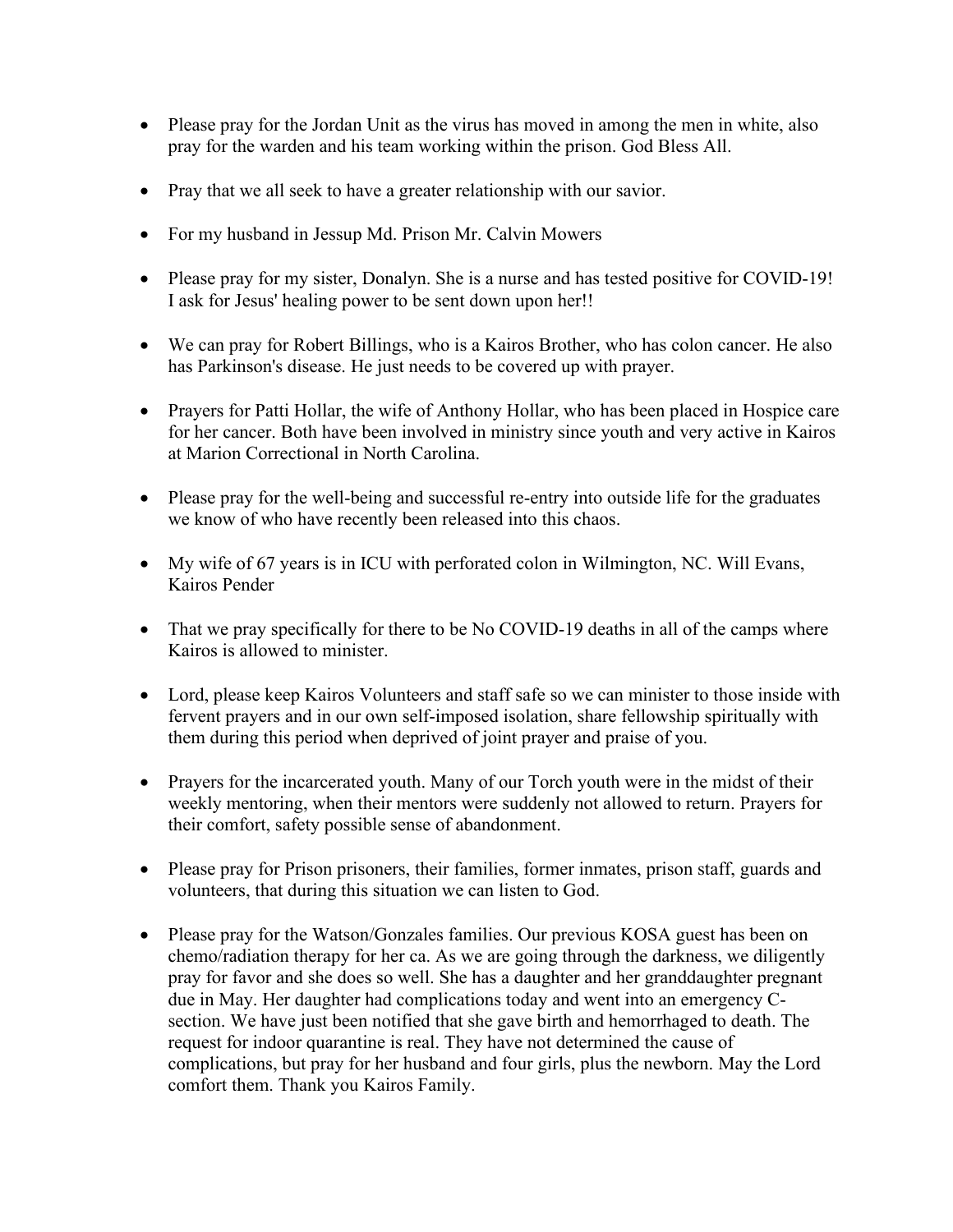- Please asking prayers for my sister Debbie. She really needs your prayers. Thank you. Carolyn Vaughn Easley
- It is with a heavy heart that I send this message on behalf of our Kairos and Emmaus sister, Judy Belitz, a former KO leader in North Alabama. Judy's husband and our KI & Emmaus brother, Chuck has been ill and on a ventilator. The decision has been made to move him to Palliative Care today, and remove the ventilator early this afternoon. Judy and their son Chris will finally be allowed to be with him. Judy will stay with him as long as they will let her. Because of the current COVID situation, they will go ahead with cremation and when the quarantine has been lifted there will be a memorial service. Judy gives her permission to share this info with anyone who would want to know, and asks that we pray for she and Chris.
- Hello Kairos Family. My loved one has been locked up for 12 long years. I need prayer that he gives me discernment and strength to make the right decision. Your word is powerful and true I trust you. I pray that you send me your saints for guidance because I know that time is near and I want to be strong for those who are lost and lonely.
- I pray for pastors and the online worship that for now seems to be the new normal. It is difficult to reach out without seeing a face sometimes. Hard to see the pain in their body language and in their eyes. Forgive us if we miss that. Understand, Pastors miss their flock and are doing their best to stay connected.
- Of course prayers for all those affected by this Covid-19, which is pretty much all of us in one way or another. I have great concerns about the unborn children facing the horror of abortion and for their family.
- Prayers for Mrs. Berna Younger (Tyler, TX) who lost her husband, Terry, a long-time volunteer in the Michael unit. Terry passed away after complications from Parkinson's on February 6, 2020. Berna is a volunteer with both Kairos Outside and the Michael Unit.
- I am so blessed to have my Kairos Family to turn to. I am Rose Mary Vega, KOSA Chair requesting a diligent prayer for the staff of our Prisons. My daughter, Veronica, is a nurse at the Prison in Beeville. She is dedicated to her job and surprisingly shows very little emotions. She has 7 children, however I only take care of her three little ones since schools have been closed. Watching the necessity of continuous washing of hands and not allowing herself to contaminate what goes in or out of the Prison, is a great challenge. I am extremely proud of the motto she lives by: WWJD. Our conversation is limited to prayer, confidentiality is a must. She travels to work for the three days she is on shift and this single mother is missed tremendously by her three little ones. I explain to my grandchildren that we have taken life for granted. When we must keep quarantine due to my elderly mother whom I care for 24/7, it has brought me back on my knees. Please come in agreement, that as I pray at 8, 12 and 8, we include the staff and their families, along with my Son who is a brother in white. I pray that Kairos shine in the Prisons through them. That they be empowered to carry out the mentoring, until this season is over. Thank you for loving the KAIROS MINISTRY.